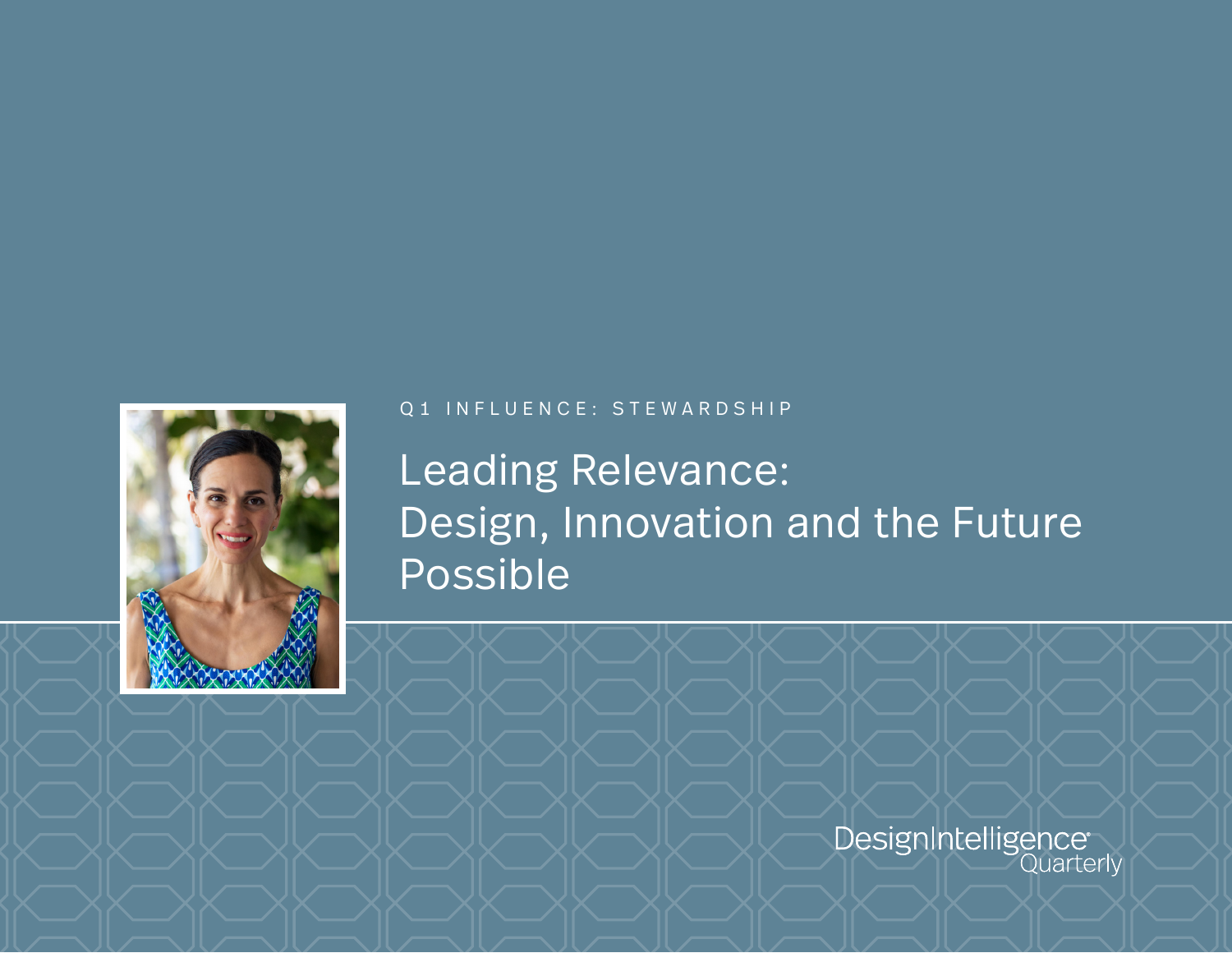

# Leading Relevance: Design, Innovation and the Future Possible

Ana Pinto da Silva

Co-Founder and CEO, Minka

Ana Pinto da Silva examines leadership responsibilities and meanings



ovid has forced a reckoning. The pandemic has placed a klieg-light on the intense challenges presented by climate change, health and equity, rewriting our shared global trajectory.

Since the 1st COVID-19 case was detected, we have traveled around the sun together as a global community, more closely bound than ever before. With each solar circumnavigation, we have born witness to personal and collective struggles large and small, seeking to find balance as the intensity of work, family, community and care continue their almost imperceptible yet unrelenting accretion. And while Omicron's epidemiological curves are finally – after a long, hard winter – bending towards a new, (hopefully) sweeter season, the impact of COVID, now amplified by the unconscionable war in Ukraine, continues to re-write our lives, challenging us to reconsider our choices and actions. Not just as design leaders and innovators, but as parents, partners, siblings, friends and members of our broader global human community.

Although the weight and composition of our individual challenges may differ, we have – each of us have shown up. Day after day, moment after moment – picking ourselves up, to lend a hand to others, to re-center ourselves, our families, our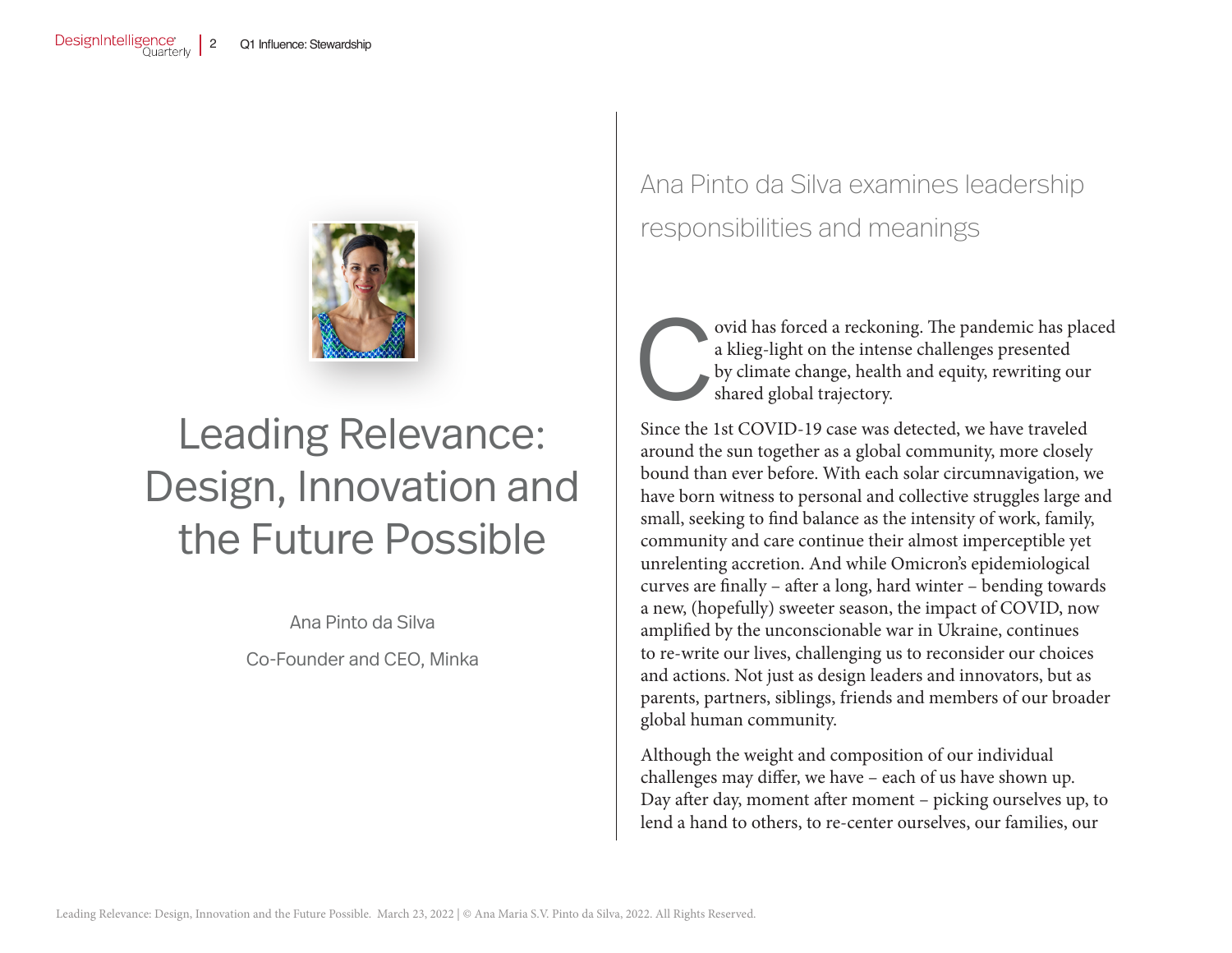colleagues and our communities, to recalibrate, to succeed, to fail and try again. In essence, to lead.

The need to reconsider design, leadership and personal responsibility in light of a rapidly changing world has become ever more urgent.

### **Leading**

Across design disciplines, generations and geographies, we are each other's teachers. Each of us—regardless of our age, creative discipline, geography, or practice area—is a critical part of our design innovation ecosystem. A reconsideration of leadership within the unique context of design is essential as we prepare to face the challenges ahead, seeking to create the reimagined infrastructure of innovation the world requires to bring forth the full promise of the 21st century.

The subject of leadership is vast.

An Amazon search for leadership books returns over 70,000 entries on subjects as varied as "Savage Leadership" and "Servant Leadership". In contrast, a Google image search on the same topic results in a homogeneity of male-oriented corporate imagery that immediately invite challenge and debate, inviting re-evaluation of fundamental questions:

- What is leadership?
- How is leadership defined?
- Who leads?
- What is the unique responsibility of leaders in a rapidly changing world?

Opinions abound. According to management guru Peter Drucker, *"The only definition of a leader is someone who has followers."*

Leadership expert John C. Maxwell agrees. *"Remove for a moment the moral issues behind it, and there is only one definition: Leadership is the ability to obtain followers. To paraphrase a proverb…If you think you are leading, and no one is following, you are only taking a walk."*

Tom Robbins offers a contrasting view.

*"Everyone can be a leader. Leadership is not a zero-sum equation. When one person harnesses their powers to lead, it strengthens the leadership opportunities of others, rather than diminishing them. That's because the ultimate definition of leadership is empowering others to become effective leaders as well."*

Who is right? Which definition prevails? Is leadership exceptional or common? Does leadership require followers, or can one person lead alone?

Is there a shared definition? [Warren Bennis](https://hbr.org/search?term=warren%20bennis) and [Robert J.](https://hbr.org/search?term=robert%20j.%20thomas)  [Thomas,](https://hbr.org/search?term=robert%20j.%20thomas) authors of HBR's seminal paper ["The Crucibles of](https://hbr.org/2002/09/crucibles-of-leadership)  [Leadership"](https://hbr.org/2002/09/crucibles-of-leadership) suggest these:

- The ability to engage others in shared meaning.
- A distinctive and compelling voice.
- A sense of integrity (including a strong set of values).
- And finally, "adaptive capacity" "an almost magical ability to transcend adversity, with all its attendant stresses, and to emerge stronger than before."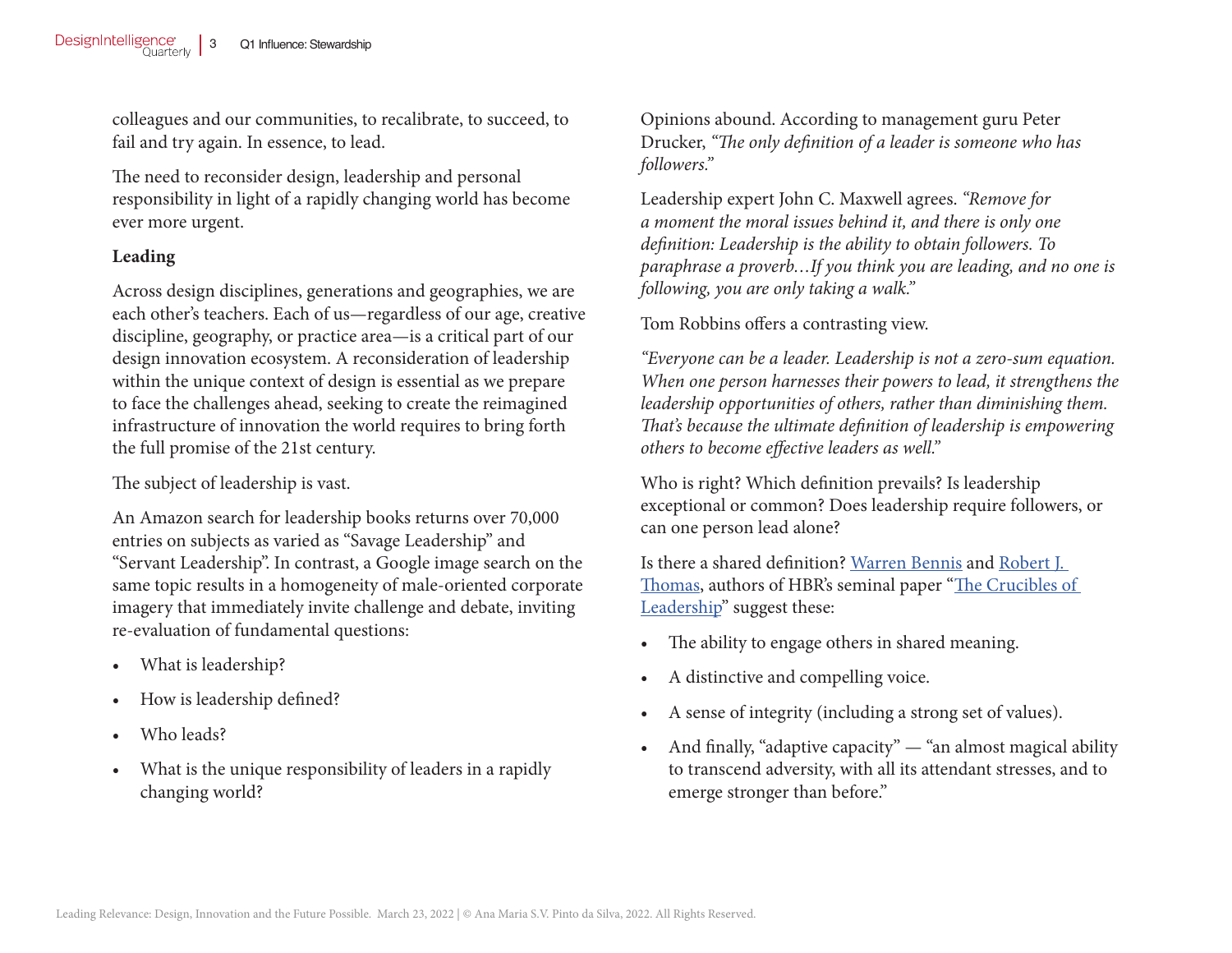A powerful alchemy occurs when we connect leadership to relevance to responsibility. We travel. We go. We illuminate. We clarify. We reveal. We built bonds forged on trust. We face challenges. We learn. We change. We grow. We become something anew. Stronger. Together.

As varied as these definitions are, almost all are predicated on the notion of leader first, with followers behind. We often think of leaders and the act of leadership as grand moments performed by almost super-human individuals, captured and codified in a series of magnificent, courageous gestures.

Examples? General Washington crossing the Delaware. Dr. Martin Luther King, Jr. and the March on Washington. Neil Armstrong and his first steps on the Moon. Or even as Michael Douglas as Gordon Gekko in the movie *Wall Street*, exemplifying the power of charismatic, positional leadership even at its most amoral.

### **Personal Leadership**

What is less understood are the quieter, more personal – and perhaps more powerful – aspects of leadership. Moments likely not captured in a photo or memorialized in a painting. Leadership often happens within moments of profound privacy, moments unseen and unsung by others. Moments of care and courage. Of tenderness in the face of hard lessons. Of humility and the often painful arc of true learning.

Moments alone when we confront the chasms of misunderstanding we have not yet addressed, and making the often difficult choice to confront ourselves and our fears -- and for once -- to face what we do not know, opening and decentering ourselves as we move towards learning and growth, finding new awareness and new sources of strength that invite us into vulnerability and towards courage, as we emerge forward into new landscapes of meaning and opportunity.

Leadership can be most powerfully expressed in the unsung moments of our lives. A parent struggling to learn how to calm a toddler in full meltdown, leaning in with compassion to understand the fundamental heartbreak of a broken cookie or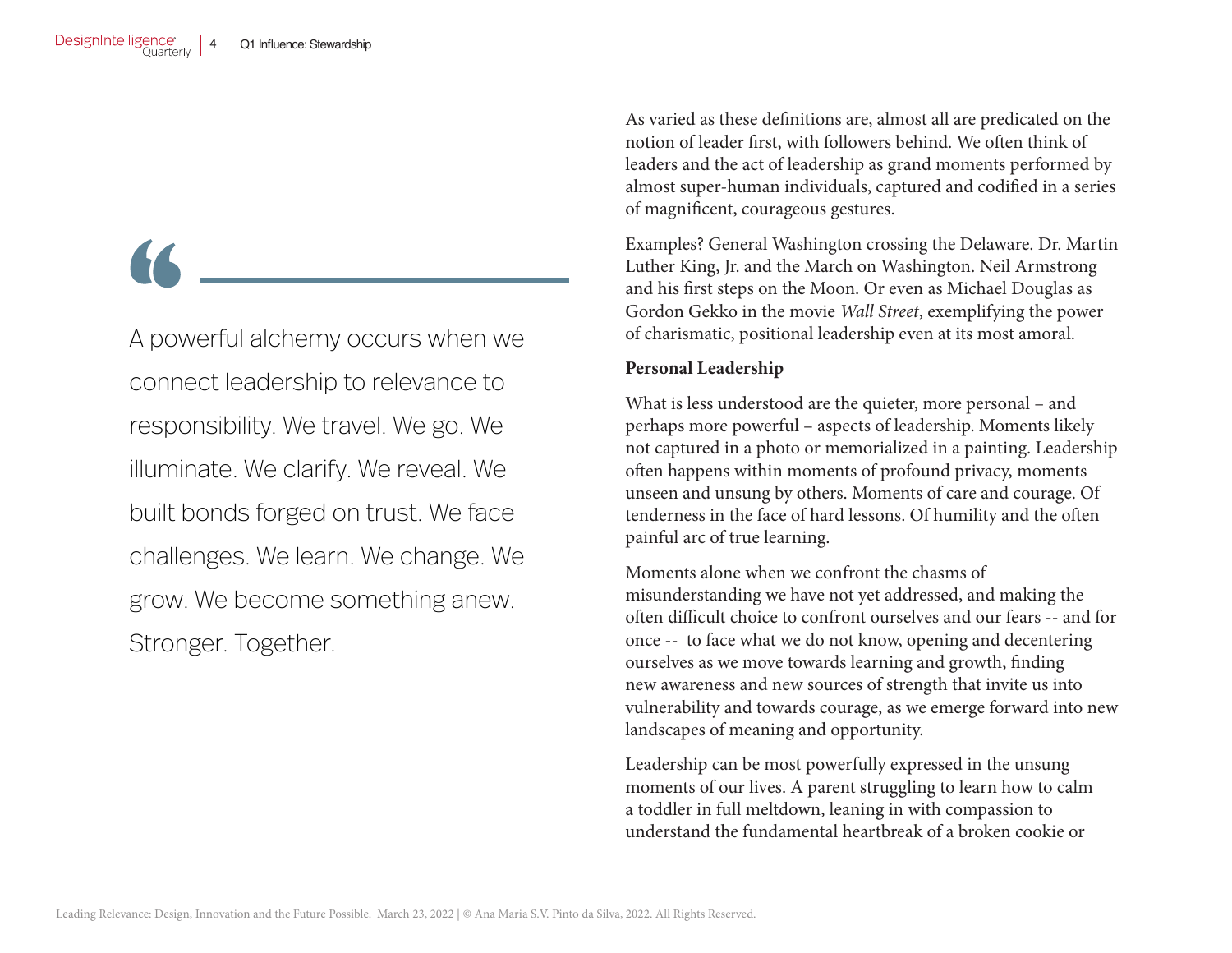a lost toy and easing tears towards solution and relief. A sister bringing family together in a moment of crisis to map a path forward to help an older parent in need. A friend or colleague showing up to care, to advocate or even to confront as bias makes its all too often unchecked journey across lives, families and communities, undermining the power we all possess to contribute and lead. In its quietest, most fundamental moments, leadership is personal.

To better understand the connection between our personal growth as people and our ability to lead, especially within the context of future-forward design, I reached out to my design community via LinkedIn. Leaders across design disciplines, backgrounds and experiences shared their heartfelt views:

- + *"I've found that leadership is about focus, attention and service. Focus is how we can get things done. Without focus, there's no progress. Attention is the rarest and most precious resource, and giving attention, paying attention is what makes or breaks teams, communities, products, customers and cultures. Attention is a building block of love. Service is always knowing that you're there to serve the greater purpose, enable, clear the path, engage in the most meaningful way."* **– Seda Evis, VP Strategy, Adjunct Professor at USD, Designer-in-Residence at UCSD Design Lab.**
- + *"Leadership isn't about who's the loudest in the room (unfortunately I've seen this), it's about who facilitating the best in people to come out. A leader is a facilitator in many ways!"* **– Isha Hans, Research Driven Designer focused on Privacy for IoT environments at CMU.**
- + *"The leaders I admire most have a love of truth, focus and compassion. They are truth seekers and truth sayers, who others*

*trust to do both. They have a focus that helps sift through to what matters most and keep visions alive. And, they value and motivate people which makes them lead with compassion."*  **– Susan Motte, Principal Director, Product Planner at Chewy, Ex-Amazon Head of Research for Amazon Glow**

- + *"Leadership is the act of inspiring and guiding others to achieve more than they thought possible."* **– Rob Haitani, Sr UX Design Manager, Alexa Experiences at Amazon**
- + *"A leader is a strategist with clarity of the mission, a storyteller who can capture the imagination of each individual team member, is invisible to enable others to become great, holds truth to overcome divisiveness, looks for the goodness before judgment, and finds beautiful mistakes to learn from."* **– Joseph Laurino, Lead Creative Technologist, Lowe's Innovation Labs**
- + and finally, according to **Michael Huang, Founder and Managing Director at Milli** *"Leadership is recognizing my own position of power and learning how to move through every moment without an ego or a playbook. Leadership has simply become integrated with who I am and how to treat others especially in the context of power and privilege."*

Where does this leave us? Understanding where we sit within this rich sea of meaning provides a first step towards purposeful navigation. An exploration of first principles feels germane.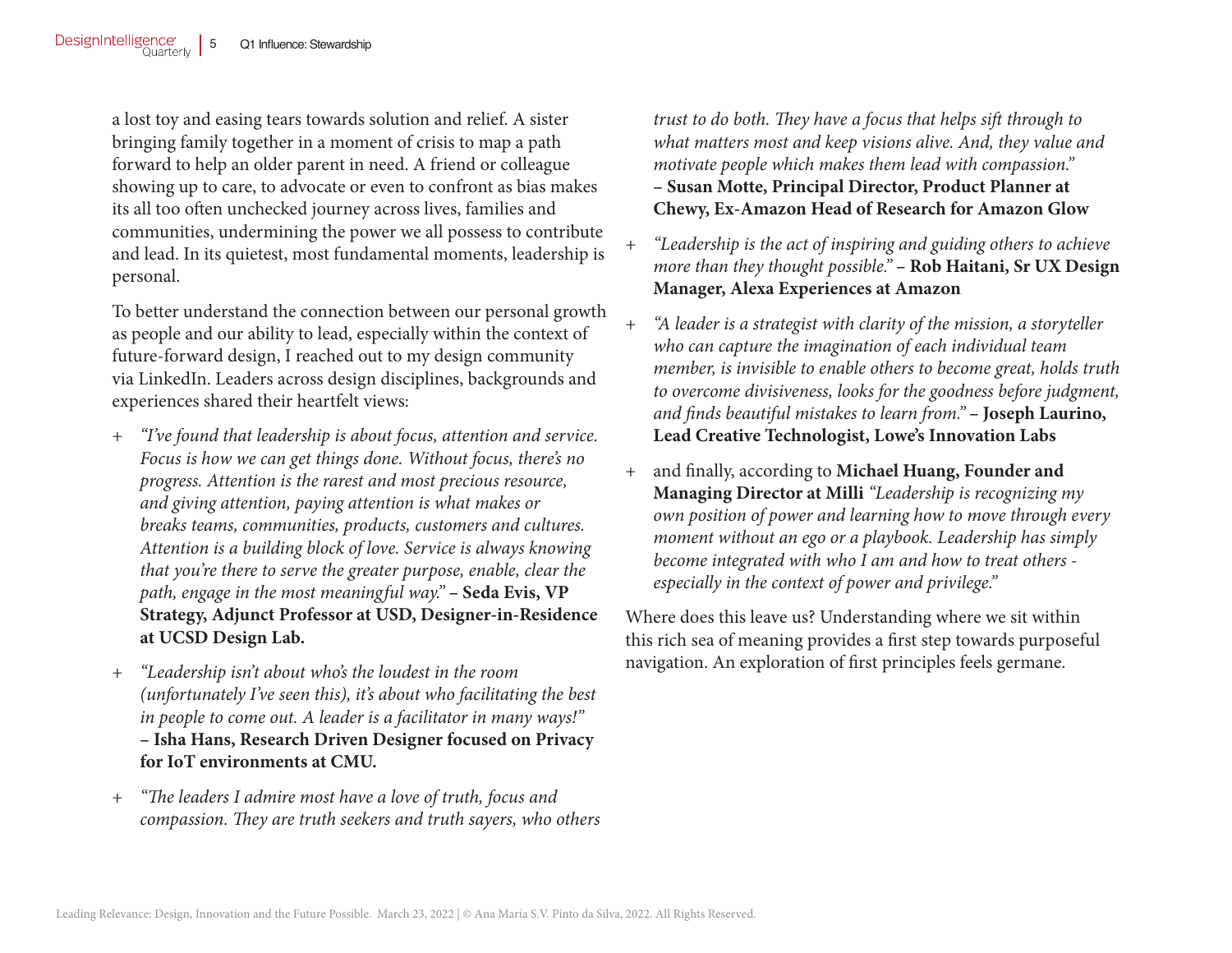What we acknowledge and what we do not acknowledge throughout the design process reflects our broader values – good, bad and indifferent. A recognized value is expressed. An unrecognized value is suppressed.

### **Defining Leadership**

What is leadership? Despite the explosive interest in leadership and leadership principles in our modern world, our understanding of the term leadership is very recent.

Emerging at the advent of the industrial revolution in the early 1820's, the idea of a leader as the brilliant and courageous person (ok, man…) astride an organizational pyramid, commanding troops/workers/followers, emerges in lock step with the rapidly evolving technological infrastructure of the 19th and 20th centuries, giving shape to the resulting world of work that has defined our lives ever since.

The connection between change, innovation, opportunity and leadership belies a deeper etymological intent. If we swim upstream just a little bit further to unpack this genealogical etymology, a generative set of understandings begins to emerge.

The word leadership is rooted in the word "to lead", which stems from the Old English lēad ("lead"), and the Proto-Germanic \*laudan ("lead"). Across its rich Northern European etymology – whether in Irish, Swedish, Lithuanian or Dutch, the word lead is connected to the concept of a sounding line or plum-line.

But as we continue our etymological journey further towards the Proto-Indo-European root word, to lead means "to flow". Chasing upstream to find the source of this rich etymological stream, the word lead emerges from the simplest of concepts: to go, to travel.

If we consider these intertwined etymologies as an invitation to first principles, then to lead is to be guided forth by the inherent trueness of a sounding line, it is the moment of release as we give in to the truth of our internal "flow", it is the moment we step forward, taking the first uncertain, yet determined steps in a journey away from the known towards the emergence of a new reality. This meaning is not predicated on having people follow. Nor is it anchored in the notion of being "first". It simply means to be urged forward, "To Go". To travel. To grow.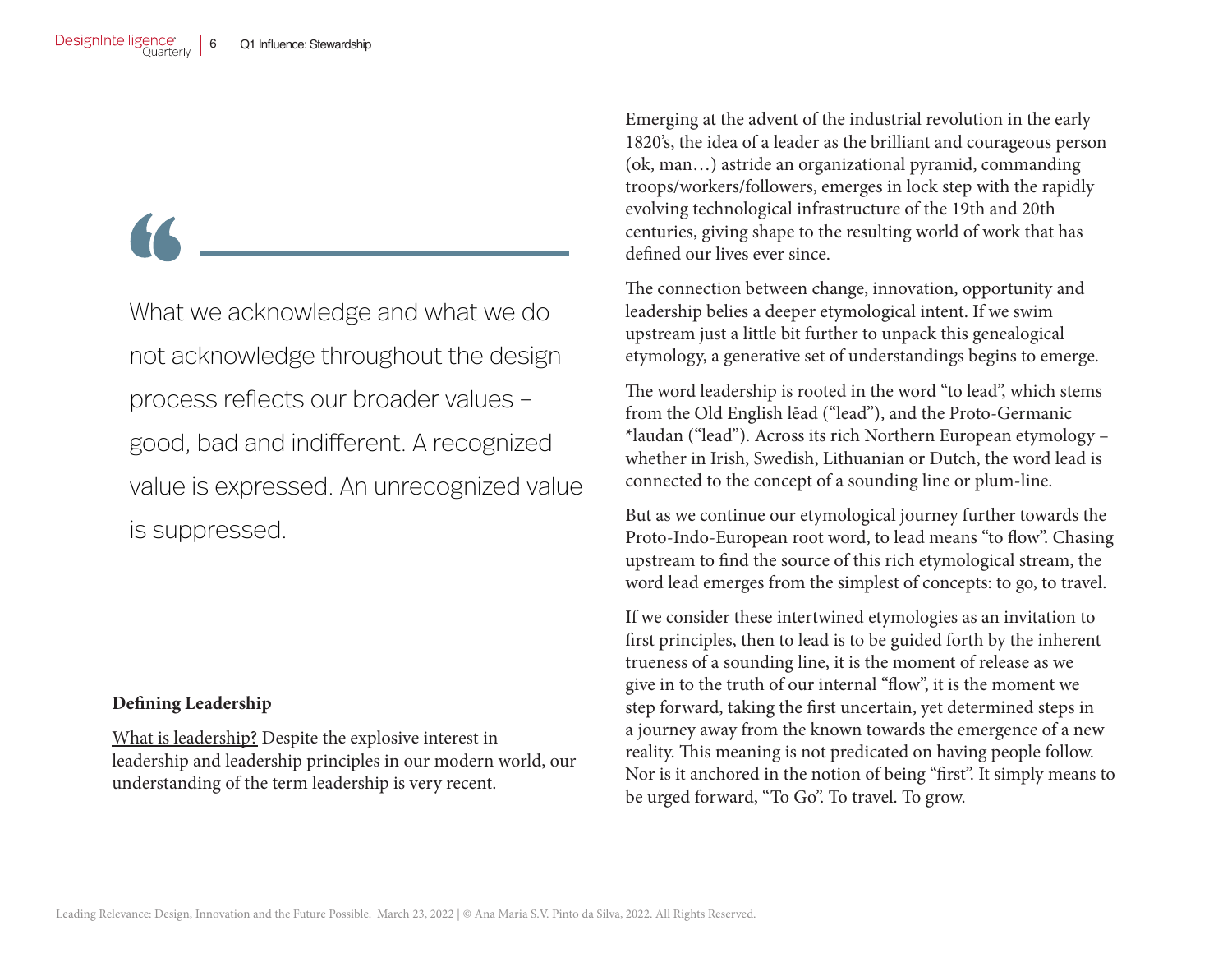The words Relevance and Responsibility are similarly fascinating.

Relevance. The English word "relevant" comes from the Latin word "levo", which means to lighten, to mitigate, to elevate, to lift up, to ease, to lessen, to comfort. And for those of you who took ballet in your youth, is beautifully expressed in the French ballet position relevé.

Responsibility. The English word responsible comes from the Latin word "spondeo", meaning with reference to. It means to guarantee, to promise for another, to become security for a person, to marry, to pledge, contract or vow. In essence, "spondeo" means to become bound through trust and trust worthiness. And like the Proto-European Root word of Lead, it also means to resound, to re-echo, to plumb an unknown depth and report back accurately, even in the face of a difficult truth.

What can we make of all this? A powerful alchemy occurs when we connect leadership to relevance to responsibility. We travel. We go. We illuminate. We clarify. We reveal. We built bonds forged on trust. We face challenges. We learn. We change. We grow. We become something anew. Stronger. Together.

Given all this, how then do we ground leadership in the rough and tumble of our very real lives as designers today?

### **The Power of Design**

Designers are a critical part of the world's imaginative engine, marking and celebrating even the most mundane moments of the human endeavor. The task of design is to imagine the future, being both parent and mid-wife to ideas and visions large and small. Designers help frame lenses through which we understand and communicate who we are and how we relate to each other and our world – as individuals, as tribes, and as communities.

We have tremendous access. We have remarkable privilege. Our individual and collective choices matter.

As designers, we work at the invitation of our clients. In partnership with them, our work channels the hopes, dreams and aspirations of our society writ large, translating them into built forms, tangible objects, digital tools and experiences. What we acknowledge and what we do not acknowledge throughout the design process reflects our broader values — good, bad and indifferent. A recognized value is expressed. An unrecognized value is suppressed. It is within this imperfect vision that we give shape to our aspirations, creating landscapes of opportunity that are accessible to some, yet out of reach for others.

The Coronavirus Pandemic puts us on a direct collision course with our very notion of design, forcing a reflective stillness upon us while accelerating longstanding trends with a whiplash akin to a car wreck. The pandemic demands a reckoning, inviting us to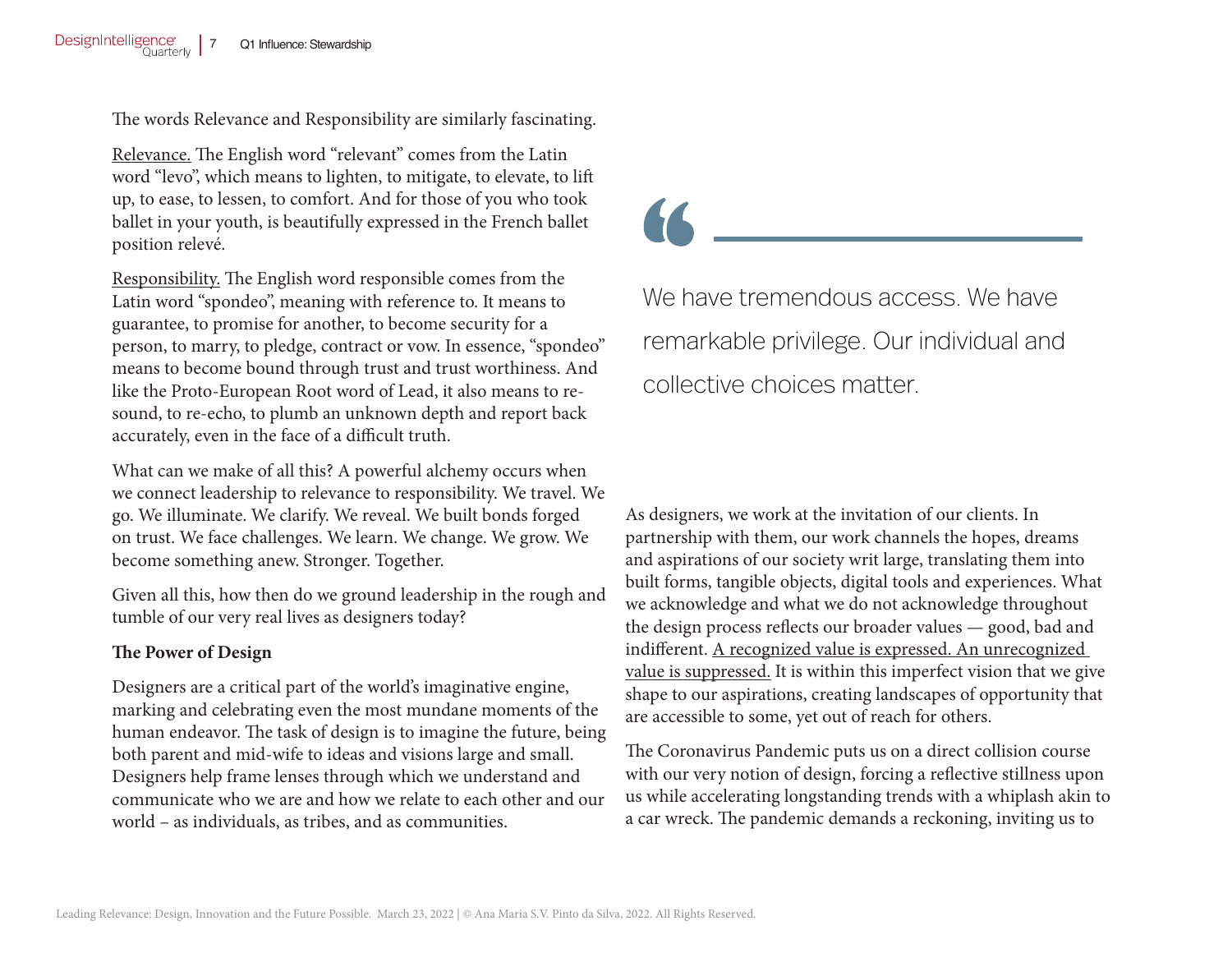reassess our accomplishments as a collective design innovation community, shining light on what we have achieved, but also making plain what we have missed and who we have failed to serve.

In this moment of generative reckoning, we are challenged to re-imagine new, hybrid places of living, learning and becoming, reconnecting more vividly with each other and the natural world around us, posing new questions:

- How will we reframe community in the post-pandemic era?
- How will we address the ongoing challenges presented by climate change?
- How will we reconnect people to each other and to the natural world that surrounds us?
- How might we make access to the power of design universal, reimaging our spaces and places to create more equitable, accessible and inclusive communities for all?

The most powerful questions are simple. They are direct. Try as we might, we cannot turn away from the challenges they pose. At its most fundamental level, a question does more than demand an answer. A question defines a journey. One from which we cannot return. In the act of seeking the answer, we are changed.

Our quest to find the answers to these questions will not be simple. To pursue them with honesty and valor will require the full strength of our vulnerability, the full power of our courage, the full force of our collaboration and our true willingness to lead and learn, compelling us to ask one further question.

### **How Will We Lead?**

**Our collective design community** punches far above its weight, shaping the experiences of billions of people across the globe. And yet, in the words of Dr. Martin Luther King, *"Through our scientific and technological genius, we have made of this world a neighborhood and yet we have not had the ethical commitment to make of it a brotherhood."*

We have tremendous access. We have remarkable privilege. Our individual and collective choices matter.

We are often more comfortable thinking about the built environment as a product of design, and less comfortable thinking about design as a cultural outcome – a series of decisions and actions that, intentionally or no, reflect the mores and values of our times.

- We must ask ourselves, who is in the room and who is missing?
- Who does our work privilege and who is left behind?
- Do we have the courage to decolonize design, radically expanding access to the tools and economic ecosystems of invention and creativity?
- Can we work from the premise that every life has equal value, extending this frame to include all life, not just human life, imagining technological pathways that will deliver our planet 7 generations forward to the next generation and beyond?
- Instead of seeking salvation from a singular leader, can we become instead a community of leaders, bound by the deep belief that together we stand stronger than we do apart?